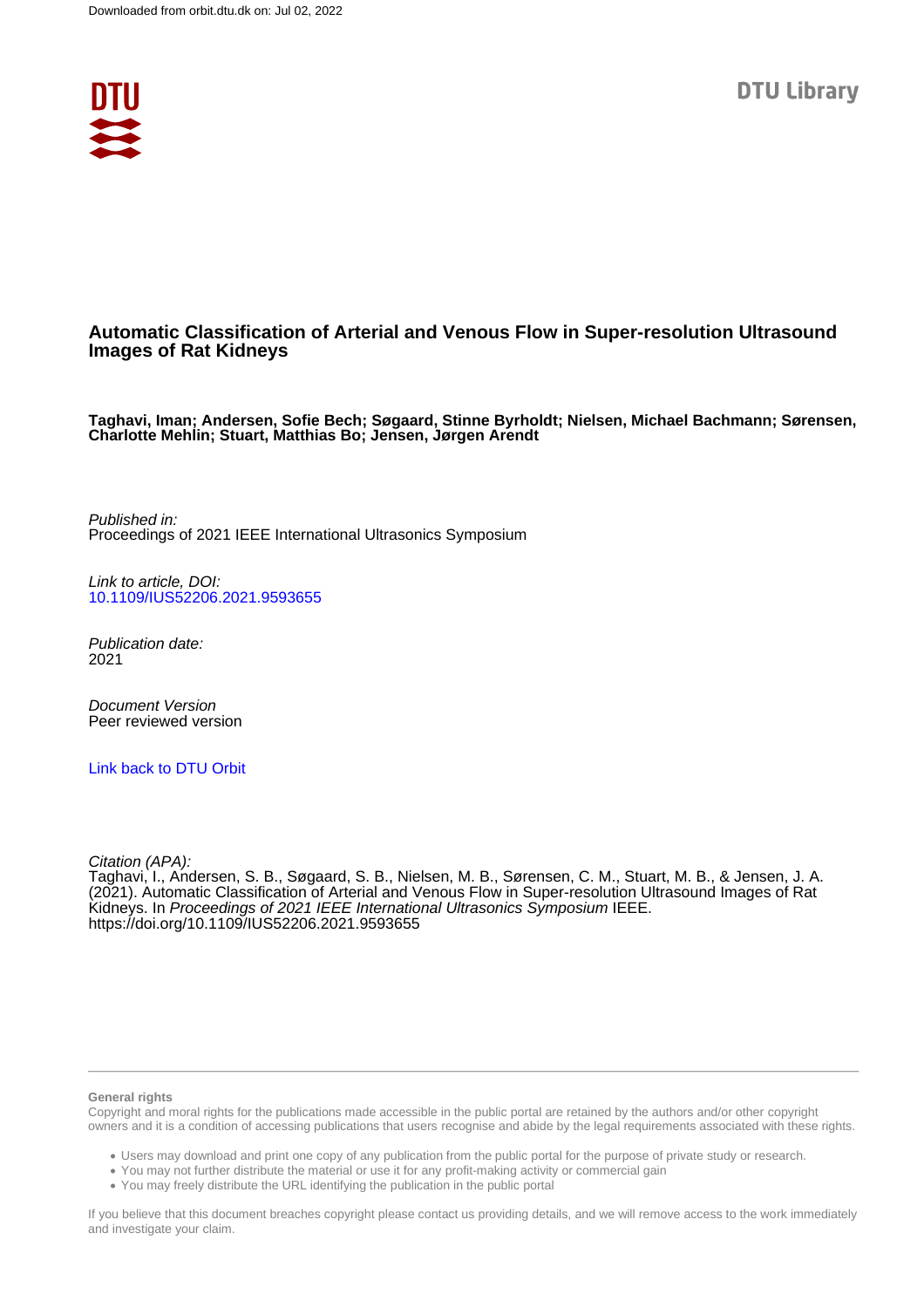# Automatic Classification of Arterial and Venous Flow in Super-resolution Ultrasound Images of Rat Kidneys

Iman Taghavi<sup>1</sup>, Sofie Bech Andersen<sup>2,3</sup>, Stinne Byrholdt Søgaard<sup>3</sup>, Michael Bachmann Nielsen<sup>2</sup>, Charlotte Mehlin Sørensen<sup>3</sup>, Matthias Bo Stuart<sup>1</sup>, and Jørgen Arendt Jensen<sup>1</sup>

<sup>1</sup>Center for Fast Ultrasound Imaging, DTU Health Tech., Technical University of Denmark <sup>2</sup>Department of Diagnostic Radiology, Rigshospitalet, Denmark <sup>3</sup>Department of Biomedical Sciences, University of Copenhagen, Denmark

*Abstract*—Velocity is one of the clinically interesting parameters. A number of studies have shown the ability of superresolution (SR) ultrasound imaging to visualize this parameter using velocity maps. However, manual separation of the velocity estimates for arteries from veins can be quite demanding. This study used the anatomical knowledge of rat kidneys for automatic classification of arterial and venous blood velocities in SR images and measured their variations in the medullary regions of four healthy Sprague-Dawley rat kidneys. The measurements were conducted using a modified bk5000 scanner (BK Medical, Herlev, Denmark) and a BK 9009 linear array probe with a pulse amplitude modulation scheme. Ten minutes of acquired B-mode and contrast images with frame-rate of 54 Hz were processed using a SR processing pipeline. The micro-bubble trajectories were filtered using coarse anatomy labels for classification of arterial and venous flow. The velocity estimates of separated arterioles and venules of the outer medulla showed separation of data in all rats. A Wilcoxon test showed that this difference was statistically significant  $(p=0.002)$ . Considering the sample size for this study, the *t*-distributions predicted that the median velocity in the OM arterioles and venules were in the range of 0.84  $\pm$ 0.09 mm/s and 0.70  $\pm$  0.07 mm/s with 95% confidence. The result showed how the blood flow in outer medulla arterioles and venules of rat kidneys can be automatically distinguished using the known anatomical information about the renal vasculature.

#### I. INTRODUCTION

Ultrasound is well known for its ability for non-invasive flow imaging. Several ultrasound imaging techniques have been used for this purpose. These methods range from color Doppler [1], power Doppler [2], vector flow imaging [3], [4] to contrast-enhanced ultrasound (CEUS) [5], and superresolution ultrasound imaging (SRI) [6]–[9]. The latter technique enables the visualization of flow in the microvasculature. One of the biggest challenges in super-resolution (SR) ultrasound imaging is valid quantification of the huge amount of data within the *in vivo* SR images. In conventional ultrasound imaging, vessels or regions-of-interest are usually selected manually by an operator for morphological or dynamic quantification. However, the abundance of vessels in SRI makes the manual labeling or identification of arteries and veins quite demanding. In this study, we hypothesized that the prior knowledge about the anatomy of the kidney can be

used for automatic classification of arteries and veins. The hypothesis was evaluated by statistics of velocity estimations for separating arteries and veins in the medullary regions of four healthy rat kidneys.

## II. METHODS

Four rat kidneys were scanned during laparotomy using a modified BK5000 scanner and X18L5s transducer (centerfrequency = 6 MHz, mechanical index: 0.2, frame-rate: 54 fps). The *in vivo* kidney data were collected previously for a pilot clinical study [10] and contained 10-minute of Bmode and contrast images for each kidney. The motion-field was estimated locally using the B-mode images [11], [12], for patches of  $3\times3$  mm with an 80% overlap. The estimated motion-field was applied to the MB positions detected in the contrast images to compensate for the tissue motion of the rat. The corrected MB positions were then tracked using a series of Kalman filters with different initial conditions to estimate tracks and velocity information [13]. The outer medulla region of the rat kidneys, as well as the arterial flow directions in these regions, were manually labeled. Fig. 1 shows an example of this labeling on the SR velocity map of a kidney, in which the red region is the outer medulla of the kidney, and the yellow arrows indicate the arterial flow directions in this region. A filtration of the track locations and flow directions automatically classified tracks to form separated arterial and venous velocity maps with opposite flow directions. The track filter excluded MBs that were out of the labeled regions or had more than a 45-degree deviation from the artery or vein flow direction. The median of the velocity estimates for the separated arterioles and venules of the outer medulla for 4 rats were compared using a Wilcoxon signed rank test. Assuming that the estimated parameter for 4 regions has a *t*-distribution, the confidence intervals of the median velocity in the separated arterioles and venules were also calculated and compared with each other.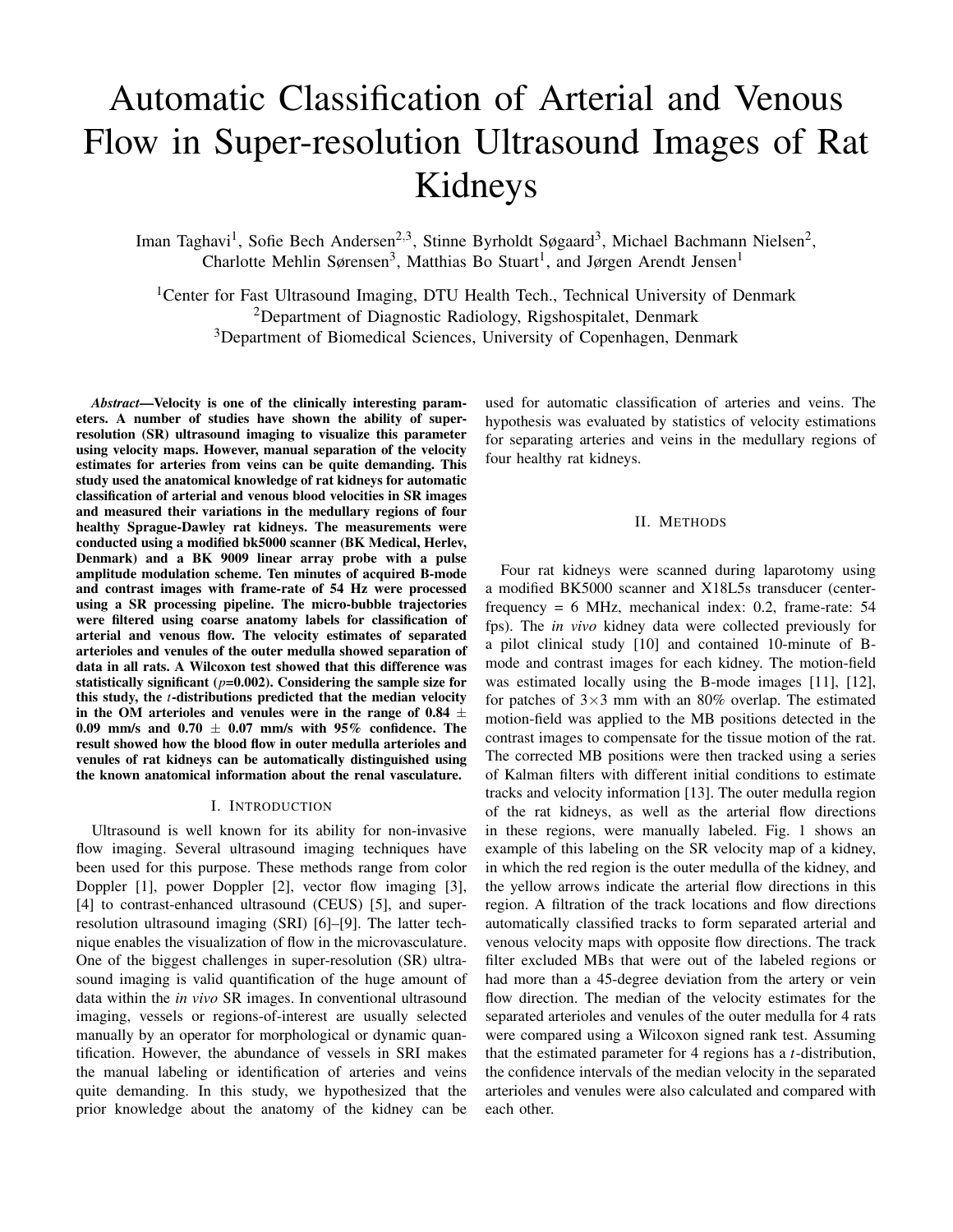

Fig. 1: Anatomical labeling of the kidney: Red region is the outer medulla, and the yellow arrows indicate the arterial flow direction. The color wheel on top right corner shows the flow direction for the different colors in the velocity map (background image). The scale bar is a wavelength  $(\lambda)$ .





Fig. 2: Classified tracks of the outer medulla into groups of arterioles and venules

## III. RESULTS AND DISCUSSION

The tracks after classification are shown in Fig. 2. The red tracks are for descending flow direction, showing the descending vasa recta. The blue tracks are showing the trajectories of MBs with opposite flow directions and depict the ascending vasa recta. Many of the MBs will be disrupted, when they are exposed to the ultrasound for a longer time. This could be explain the abundance of MBs and their trajectories in the descending vasa recta (Fig 2.a) compared with ascending ones (Fig. 2.b).

A moving average over the instantaneous blood velocity of the two groups of tracks is shown in Fig. 3, demonstrating



Fig. 3: The moving average blood velocity in the arterioles (red) and venules (blue) of the outer medulla in 4 healthy kidneys. The moving average window size is 1 minute. In all the cases, a lower velocity in the venules were observed.



Fig. 4: Velocity distribution in the outer medulla (OM)

that the velocity of blood in the arterioles of the outer medulla was higher compared with the blood velocity in the venules. This result was consistent among all 4 rats and the Wilcoxon signed ranked test on the median velocity in the two groups of arterioles and venules of the 4 rats showed that the difference of the velocity estimates for the classified tracks were statistically significant ( $p = 0.002$ ). This is also immediately perceivable from box plots shown in Fig. 4. The 95% confidence interval of median velocity in arterioles and venules of the outer medulla for the 4 rats were in the range of 0.84  $\pm$  0.09 mm/s and 0.70  $\pm$  0.07 mm/s, respectively.

#### IV. CONCLUSION

This paper presented a method for classification of arteries and veins based on track filtration and a priori anatomical information. The method showed that the median of estimated velocities in the classified group of tracks was statistically significantly different. In all 4 cases, the median velocity in the arterioles of the outer medulla were consistently higher than the median velocity its venules.